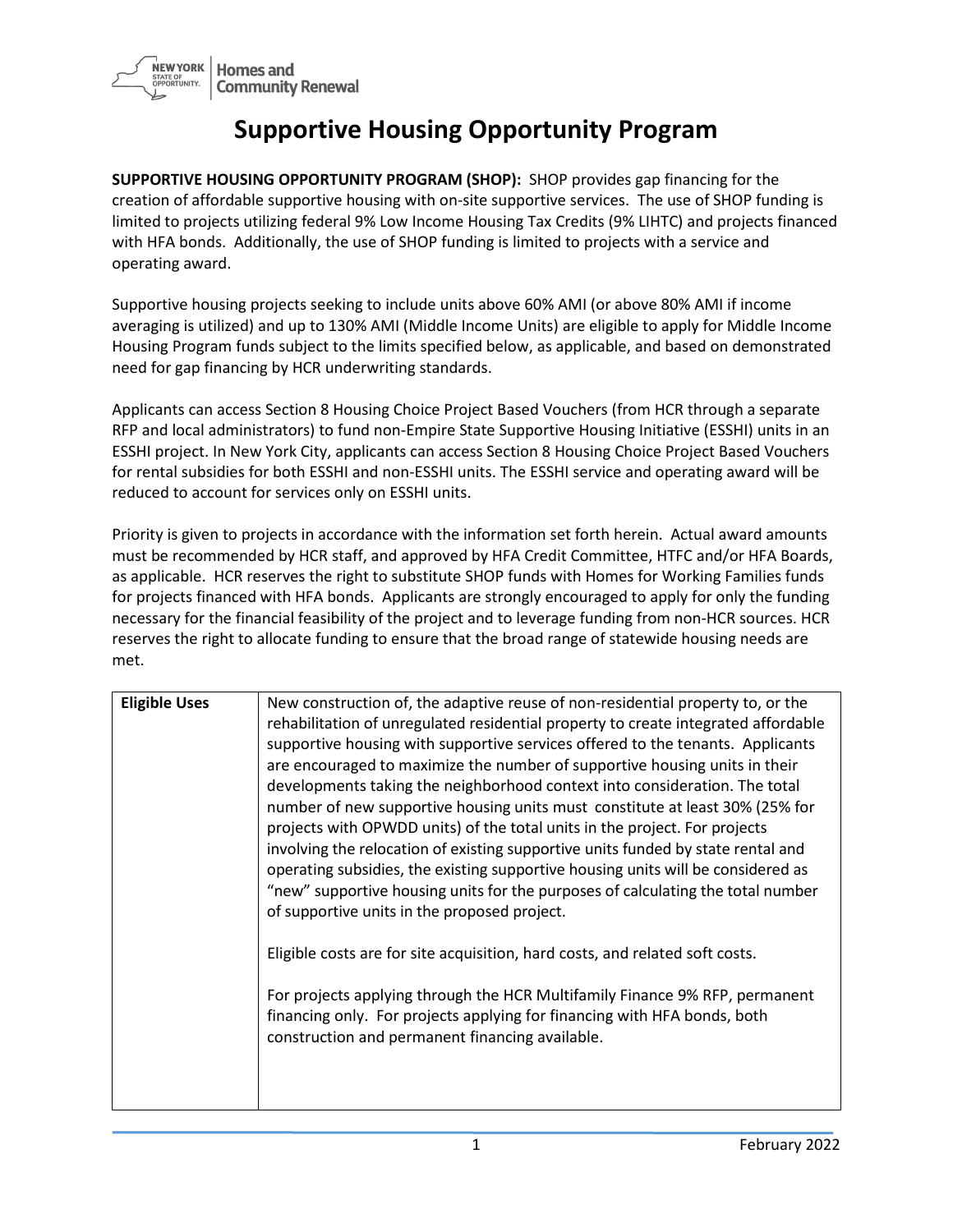| <b>Area Median</b>       | Up to 60% AMI or 80% AMI if utilizing 9% LIHTC Income Averaging.                     |
|--------------------------|--------------------------------------------------------------------------------------|
| <b>Income</b>            |                                                                                      |
| <b>Restrictions</b>      | For projects seeking funding under the Middle Income Housing Program (MIHP),         |
|                          | at least 10% but no more than 30% of the units in the project must be for            |
|                          | households with incomes over 60% AMI (above 80% AMI if LIHTC income                  |
|                          | averaging is utilized) and up to 130% AMI. HCR will allow a reduced rent burden      |
|                          | to encourage middle- and moderate- income households to reside in                    |
|                          | economically distressed neighborhoods, such as a Qualified Census Tract (QCT)        |
|                          | or a project which is a component of a downtown revitalization effort. In such       |
|                          | cases, HCR will allow up to a 20% rent advantage for middle-income tenants. For      |
|                          | example, if the rent of a MIHP unit is set at an 80% AMI affordability level, it may |
|                          | be rented to households up to 100% AMI. Projects outside of a QCT or which are       |
|                          | not a component of a downtown revitalization effort must be able to achieve          |
|                          | rents that are affordable to households with incomes of at least 80% AMI in          |
|                          | order to access MIHP funding.                                                        |
|                          |                                                                                      |
| <b>Per Unit</b>          | Projects with less than 50% supportive housing or leveraging funds from HPD,         |
| <b>Maximum Award</b>     | HHAP, or other City or State agencies for supportive housing units will not be       |
|                          | eligible for maximum SHOP subsidy amounts. The maximum SHOP subsidy                  |
|                          | amounts are expected only for projects unable to secure leveraged resources          |
|                          | and/or for projects where prevailing wages are required. All projects will be        |
|                          | evaluated on a case by case basis.                                                   |
|                          |                                                                                      |
|                          | For projects financed with HCR 9% LIHTCs                                             |
|                          | New York City, Westchester, Nassau, and Suffolk Counties: Up to \$150,000 per        |
|                          | supportive housing unit and up to \$110,000 per other housing unit. Projects         |
|                          | leveraging funds from the City of New York are eligible for up to \$100,000 per      |
|                          | unit.                                                                                |
|                          | Rest of State: Up to \$85,000 per supportive housing unit and up to \$60,000 per     |
|                          | other housing unit.                                                                  |
|                          |                                                                                      |
|                          | For projects financed with HFA bonds                                                 |
|                          | New York City: Up to \$200,000 per unit for all residential units in projects where  |
|                          | at least 50% of the units are designated as permanent supportive housing.            |
|                          | Projects leveraging funds from the City of New York are eligible for up to           |
|                          | \$100,000 per unit.                                                                  |
|                          | Westchester, Nassau and Suffolk Counties: Up to \$200,000 per supportive             |
|                          | housing unit and up to \$160,000 per additional income restricted unit.              |
|                          |                                                                                      |
|                          | Rest of State: Up to \$150,000 per supportive housing unit and up to \$95,000 per    |
|                          | additional income restricted unit.                                                   |
|                          | For MIHP financed units, up to \$140,000 in MIHP per unit in New York City,          |
|                          | Westchester, Nassau & Suffolk counties, and up to \$95,000 in MIHP per unit in       |
|                          | all other counties.                                                                  |
| <b>Interest Rate and</b> | 0.5% interest-only paid during construction (only available for HFA-financed         |
| <b>Loan Terms</b>        | projects) and permanent. Minimum of 30 year term, maximum of 50 years.               |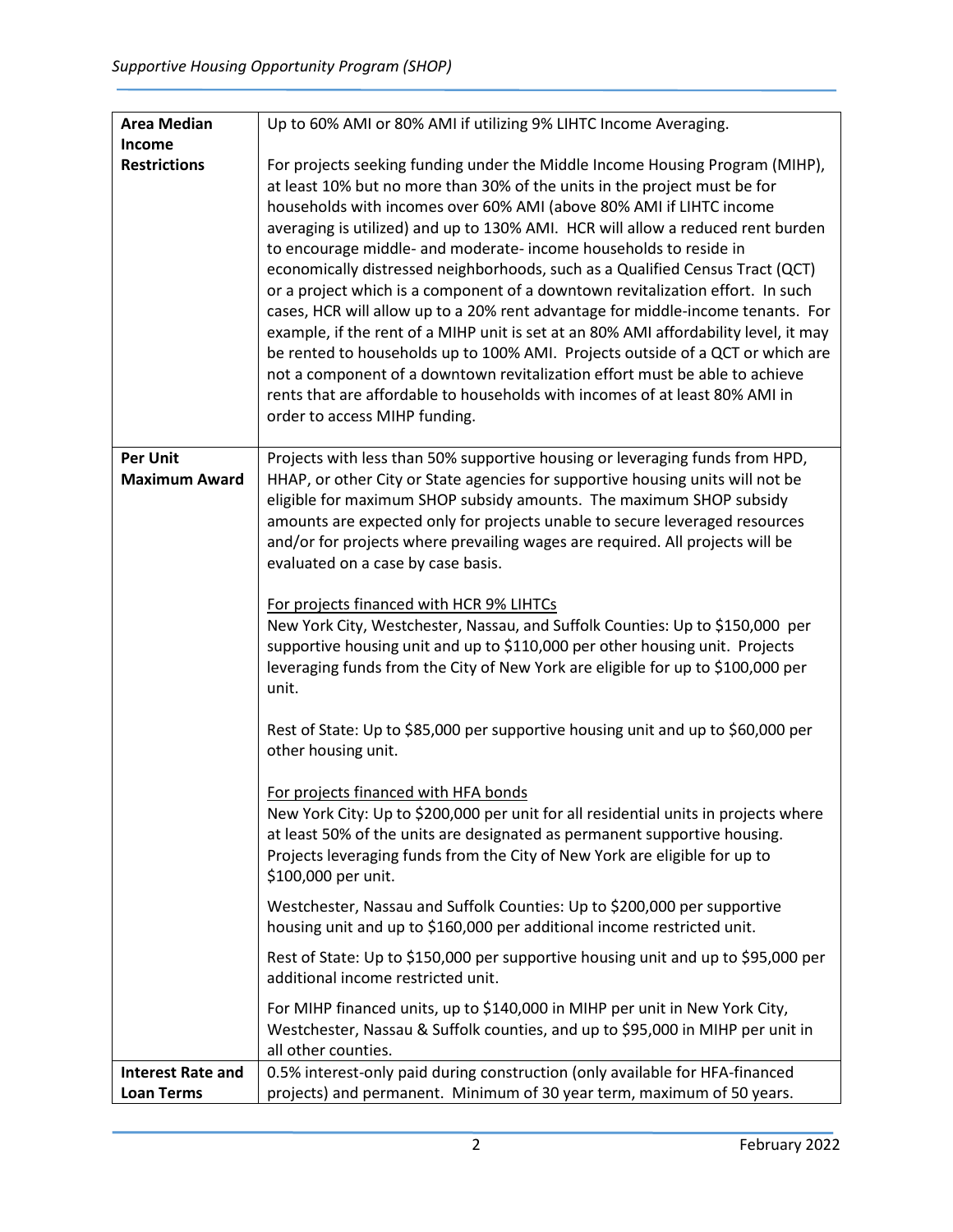| <b>Supportive</b><br><b>Services and</b><br><b>Operating</b><br><b>Funding</b><br><b>Priorities</b> | All projects must have a service and operating award or plan. Projects applying<br>through the Multifamily Finance 9% RFP must meet the specific requirements<br>and definition of supportive housing as set forth in the 9% LIHTC Qualified<br>Allocation Plan.<br>HCR anticipates that the operating funding from the services and operating<br>source will at least cover real estate maintenance and operating expenses for the<br>supportive housing units. Applicants should underwrite rents for supportive<br>housing units at an amount affordable to households earning at least 50% AMI.<br>Projects with ESSHI awards and projects which are comprised of at least 50%                                                                                                                                                                                                                                                                                                                                                                                                                                                                                                                                                                                                                                                                                                                                                                                                                                                                                                                                                                                                                                                                                                                                                                                                                                                                                                                                                                                                 |
|-----------------------------------------------------------------------------------------------------|------------------------------------------------------------------------------------------------------------------------------------------------------------------------------------------------------------------------------------------------------------------------------------------------------------------------------------------------------------------------------------------------------------------------------------------------------------------------------------------------------------------------------------------------------------------------------------------------------------------------------------------------------------------------------------------------------------------------------------------------------------------------------------------------------------------------------------------------------------------------------------------------------------------------------------------------------------------------------------------------------------------------------------------------------------------------------------------------------------------------------------------------------------------------------------------------------------------------------------------------------------------------------------------------------------------------------------------------------------------------------------------------------------------------------------------------------------------------------------------------------------------------------------------------------------------------------------------------------------------------------------------------------------------------------------------------------------------------------------------------------------------------------------------------------------------------------------------------------------------------------------------------------------------------------------------------------------------------------------------------------------------------------------------------------------------------------------|
|                                                                                                     | supportive housing units will have priority.                                                                                                                                                                                                                                                                                                                                                                                                                                                                                                                                                                                                                                                                                                                                                                                                                                                                                                                                                                                                                                                                                                                                                                                                                                                                                                                                                                                                                                                                                                                                                                                                                                                                                                                                                                                                                                                                                                                                                                                                                                       |
| <b>Target</b><br><b>Populations</b>                                                                 | The eligible target populations to be served under this program are families,<br>individuals and/or young adults who are both homeless and who are identified<br>as having an unmet housing need as determined by the CoC or local planning<br>entity or through other supplemental local, state and federal data, and have one<br>or more disabling conditions or other life challenges, including:<br>Serious mental illness (SMI);<br>Substance use disorder;<br>Individuals diagnosed with HIV;<br>٠<br>Victims/Survivors of domestic violence;<br>$\bullet$<br>Military service with disabilities (including veterans with other than<br>٠<br>honorable discharge);<br>Chronic homelessness (including families, and individuals experiencing<br>٠<br>street homelessness or long-term shelter stays);<br>Youth / young adults who left foster care within the prior five years and<br>٠<br>who were in foster care at or over age 16;<br>Homeless young adults between 18 and 25 years old;<br>٠<br>Adults, youth or young adults reentering the community from<br>٠<br>incarceration or juvenile justice placement, particularly those with<br>disabling conditions;<br>Frail elderly/disabled seniors, as defined in the ESSHI RFP;<br>Individuals with Intellectual/Development Disabilities (I/DD).<br>In accordance with the most recent ESSHI RFP, projects of 15 or more ESSHI<br>qualifying individuals, with 30 or more units in total serving applicable<br>populations, will be required to set aside 25 percent of designated ESSHI units<br>for high utilizer Medicaid member. The applicable populations are SMI,<br>substance use disorder, individuals disagnosed with HIV/AIDS, chronic<br>homelessnes, homeless frail elderly/seniors, individuals with developmental<br>disabilities. The ESSHI RFP located at https://omh.ny.gov/omhweb/rfp contains a<br>glossary for population definitions.<br>Definition of Homeless: In order to be considered homeless for the purposes of<br>this program, an individual must meet one of the following criteria: |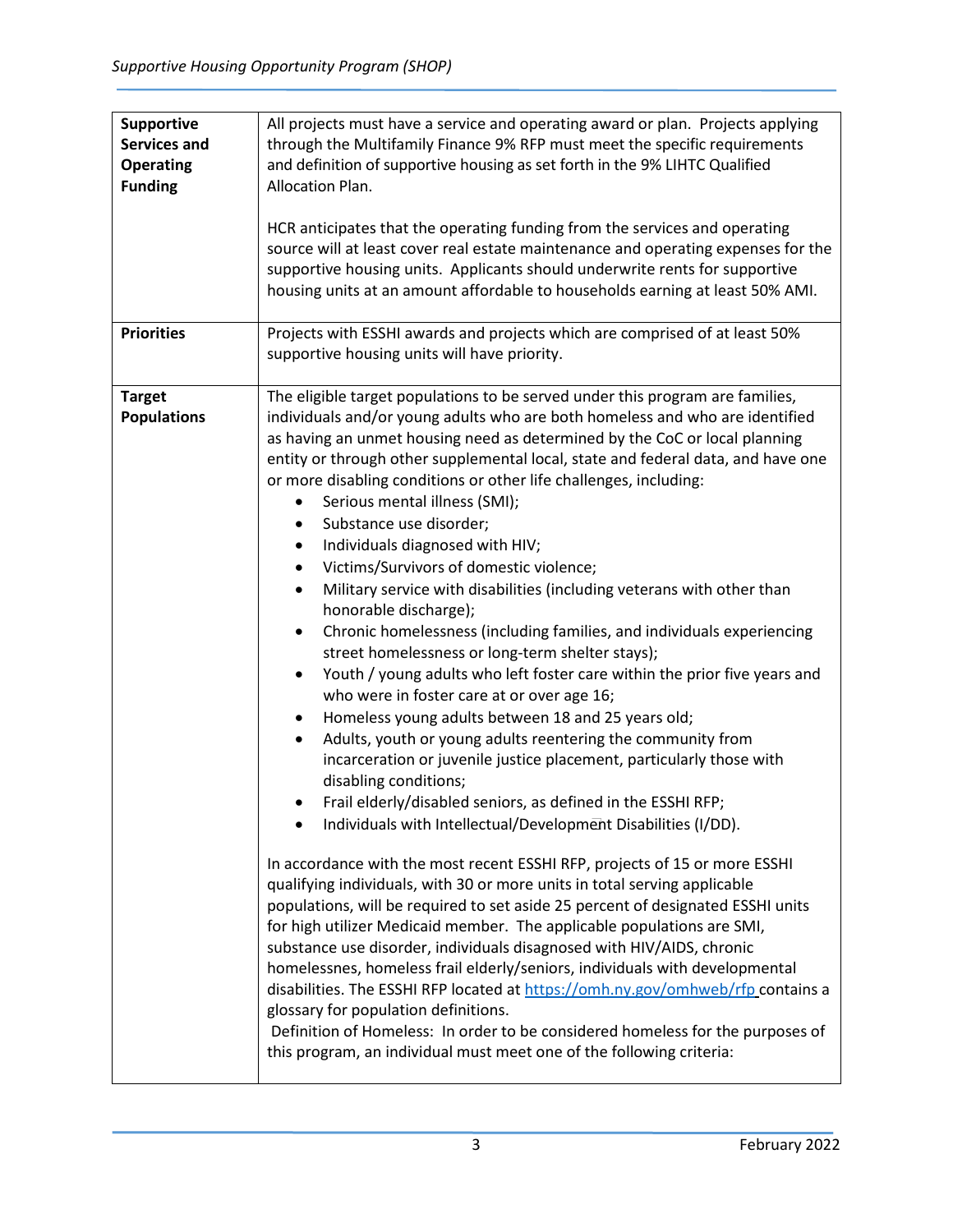|                                                              | (1) an un-domiciled person (whether alone or as a member of a family) who<br>is unable to secure permanent and stable housing without special<br>assistance. This includes those who are inappropriately housed in an<br>institutional facility and can safely live in the community and those<br>young adults, survivors of domestic violence, and individuals with I/DD<br>who are at risk of homelessness,<br>(2) a youth or young adult who left foster care within the prior five years<br>and who was in foster care at or over age 16, and who is without<br>permanent and stable housing,<br>(3) an adult or young adult reentering the community from incarceration or<br>juvenile justice placement, who was released or discharged, and who is<br>without permanent and stable housing, or<br>(4) a young adult between the ages of 18 and 25 years of age without a<br>permanent residence.                                                                                                                                                                                                                                                                                                                                                                                                              |
|--------------------------------------------------------------|----------------------------------------------------------------------------------------------------------------------------------------------------------------------------------------------------------------------------------------------------------------------------------------------------------------------------------------------------------------------------------------------------------------------------------------------------------------------------------------------------------------------------------------------------------------------------------------------------------------------------------------------------------------------------------------------------------------------------------------------------------------------------------------------------------------------------------------------------------------------------------------------------------------------------------------------------------------------------------------------------------------------------------------------------------------------------------------------------------------------------------------------------------------------------------------------------------------------------------------------------------------------------------------------------------------------|
| Eligible<br><b>Applicants</b>                                | Not-for-profit corporations or charitable organizations, or a wholly owned<br>subsidiary of such corporations or organizations, or private for-profit developers.<br>80% of SHOP funding will be prioritized for developments controlled by not-for-<br>profit organizations. The following arrangements are acceptable demonstrations<br>of not-for-profit control:<br>100% Not-for-profit Development: Projects where the<br>sponsor(s)/developer(s) are not-for-profits. The project will be<br>developed and owned by a not-for-profit or a partnership of not-for-<br>profits during construction and after conversion to permanent financing.<br>Turnkey Development: Projects where a not-for-profit partner is in a fee<br>development structure with a for-profit partner where the ownership of<br>the project is turned over to the not-for-profit provider after<br>construction completion.<br>Joint Ventures with Majority Not-for-profit Control: Partnerships<br>between not-for-profit and for-profit entities where the majority<br>ownership is by the not-for-profit (at least 51% ownership by the not-<br>for-profit of the controlling entity of the property owner). Such<br>partnerships ensure that not-for-profit has day-to-day and long-term<br>management control over the properties. |
| <b>Regulatory</b><br><b>Agreement</b><br><b>Requirements</b> | Minimum 40 year regulatory agreement, maximum of 50 years.                                                                                                                                                                                                                                                                                                                                                                                                                                                                                                                                                                                                                                                                                                                                                                                                                                                                                                                                                                                                                                                                                                                                                                                                                                                           |